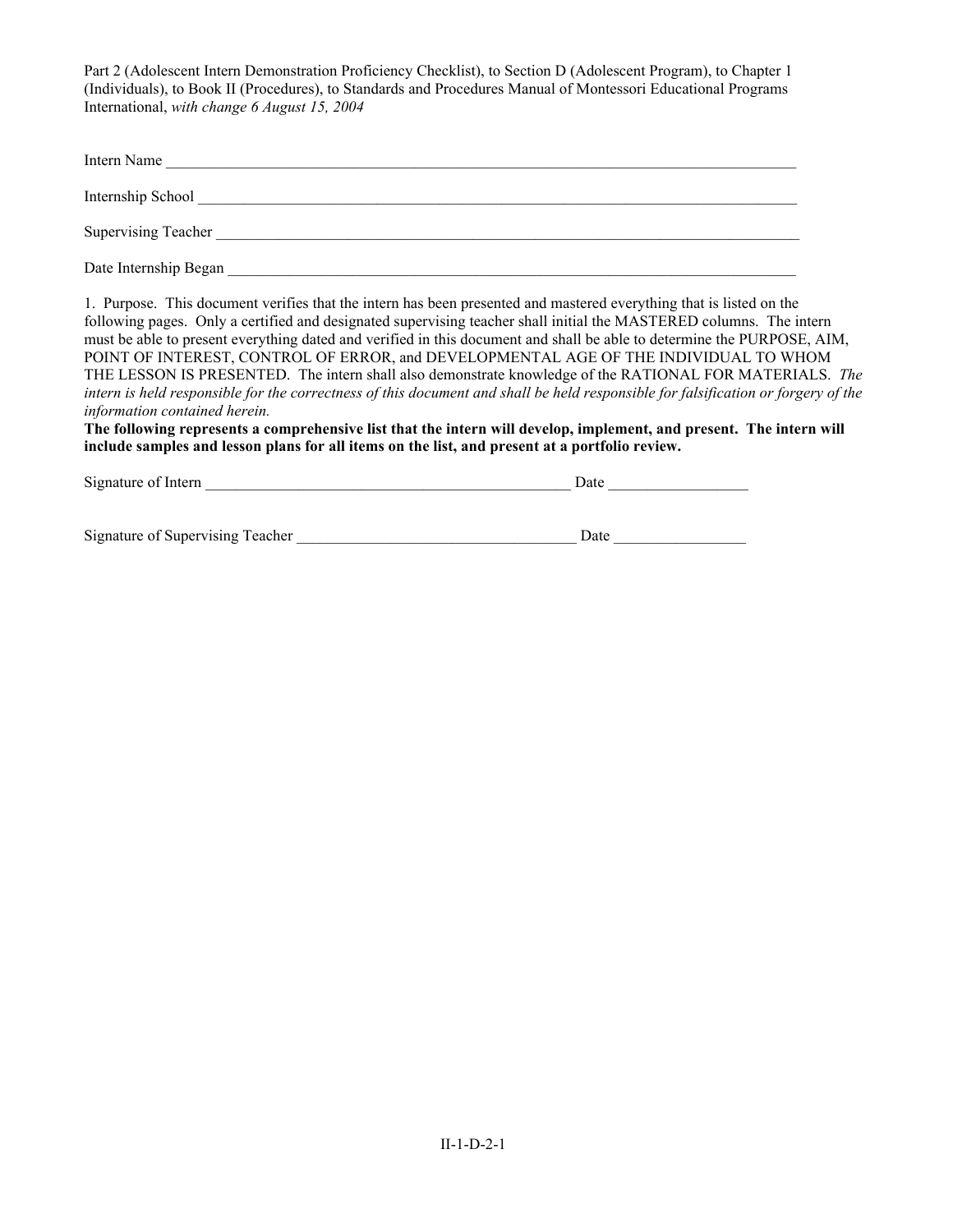| <b>Parent Education</b>        | Presented | <b>Practiced</b> |      | <b>Mastered</b>            |
|--------------------------------|-----------|------------------|------|----------------------------|
|                                | Date      | Date             | Date | Lead Teacher's<br>Initials |
| 1. Parent Guidebook            |           |                  |      |                            |
| 2. Parent Program              |           |                  |      |                            |
| 3. Family Orientation          |           |                  |      |                            |
| <b>Parent Conferences</b><br>4 |           |                  |      |                            |

| <b>Extended Field Study</b> | <b>Presented</b> | <b>Practiced</b> | <b>Mastered</b> |                            |
|-----------------------------|------------------|------------------|-----------------|----------------------------|
|                             | Date             | Date             | Date            | Lead Teacher's<br>Initials |

- 1. Interns will present a summary presentation of study that will include an overview of the following:
	- a. Itinerary
	- b. Packing List/Permission Slip c. Preparation/Orientation
	- d. Facilitation
	-
	- e. Follow-up Program

| <b>Moral Education</b> | Presented | <b>Practiced</b> | <b>Mastered</b> |                            |
|------------------------|-----------|------------------|-----------------|----------------------------|
|                        | Date      | Date             | Date            | Lead Teacher's<br>Initials |

1. Service Project (Humanitarian, Environmental, or Intergenerational)

## 2. Community Meeting \_\_\_\_\_\_\_\_\_\_\_ \_\_\_\_\_\_\_\_\_\_\_ \_\_\_\_\_\_\_\_\_\_\_ \_\_\_\_\_\_\_\_\_\_\_

- 3. Peace Education
- 4. Conflict Resolution
- 5. Adolescent Psychology Research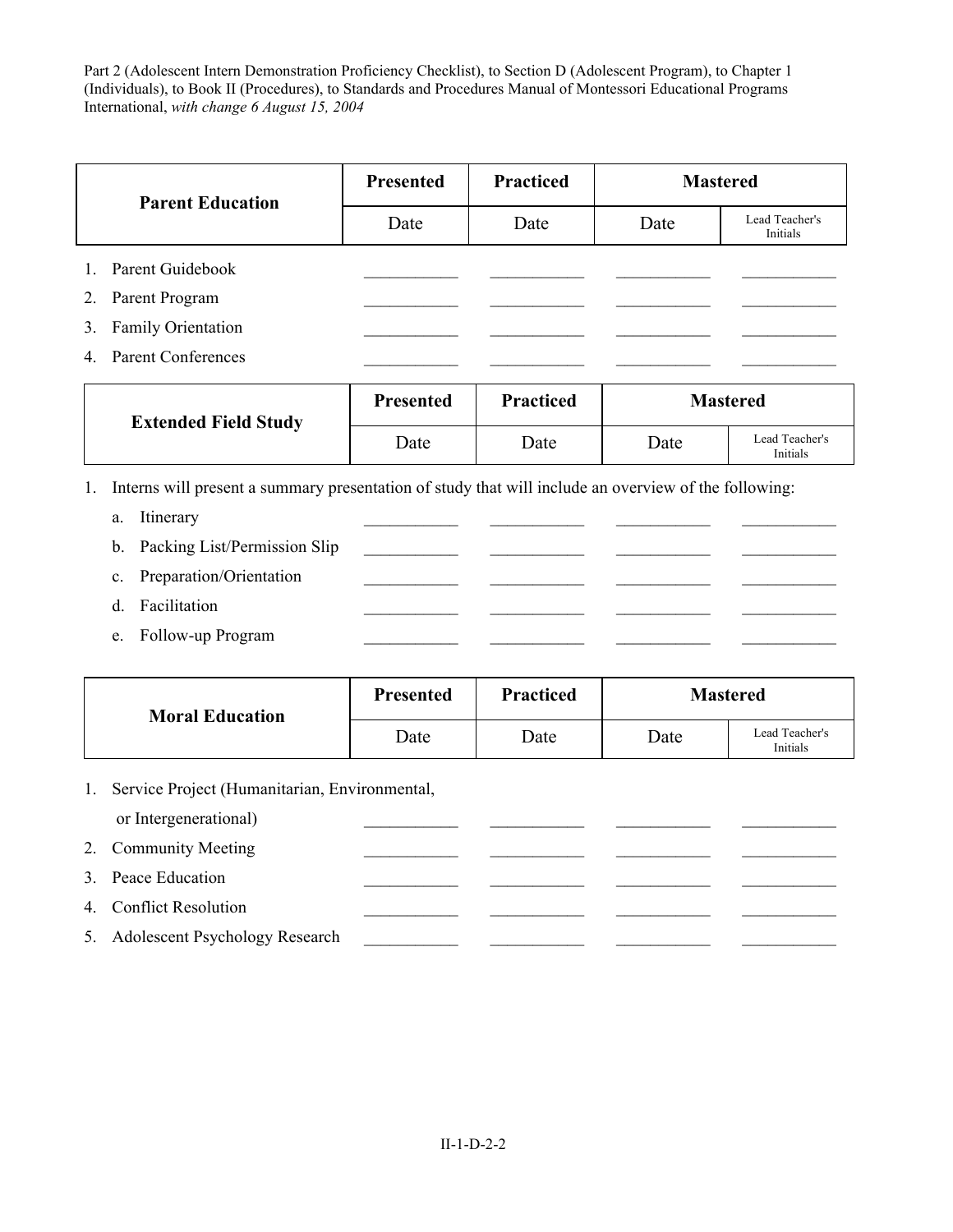| <b>Occupational Studies</b> | <b>Presented</b> | <b>Practiced</b> |      | <b>Mastered</b>            |
|-----------------------------|------------------|------------------|------|----------------------------|
|                             | Date             | Date             | Date | Lead Teacher's<br>Initials |

1. Design and Implementation of one or more of the following:

|         | a. A Flower/Vegetable Garden |  |  |
|---------|------------------------------|--|--|
|         | b. A Weather Station         |  |  |
|         | c. Stream or Pond Study      |  |  |
| d.      | <b>Woodland Study</b>        |  |  |
| $e_{-}$ | Nature Reserve               |  |  |

| <b>Expressive Arts</b> | <b>Presented</b> | <b>Practiced</b> |      | <b>Mastered</b>            |
|------------------------|------------------|------------------|------|----------------------------|
|                        | Date             | Date             | Date | Lead Teacher's<br>Initials |

1. Design and Implementation of one or more of the following:

| a. Visual      |  |  |
|----------------|--|--|
| b. Kinesthetic |  |  |
| c. Music       |  |  |
| d. Drama       |  |  |
| e. Poetry      |  |  |

| <b>Outdoor Education/Health</b> | <b>Presented</b> | <b>Practiced</b> |      | <b>Mastered</b>            |
|---------------------------------|------------------|------------------|------|----------------------------|
|                                 | Date             | Date             | Date | Lead Teacher's<br>Initials |

| 1. Environmental Studies/Involvement |  |  |
|--------------------------------------|--|--|
| 2. Team Initiatives                  |  |  |
| 3. Cooperative Games                 |  |  |
| 4. Ropes Course (Optional)           |  |  |
| 5. Physical Education                |  |  |
| 6. Health and Nutrition              |  |  |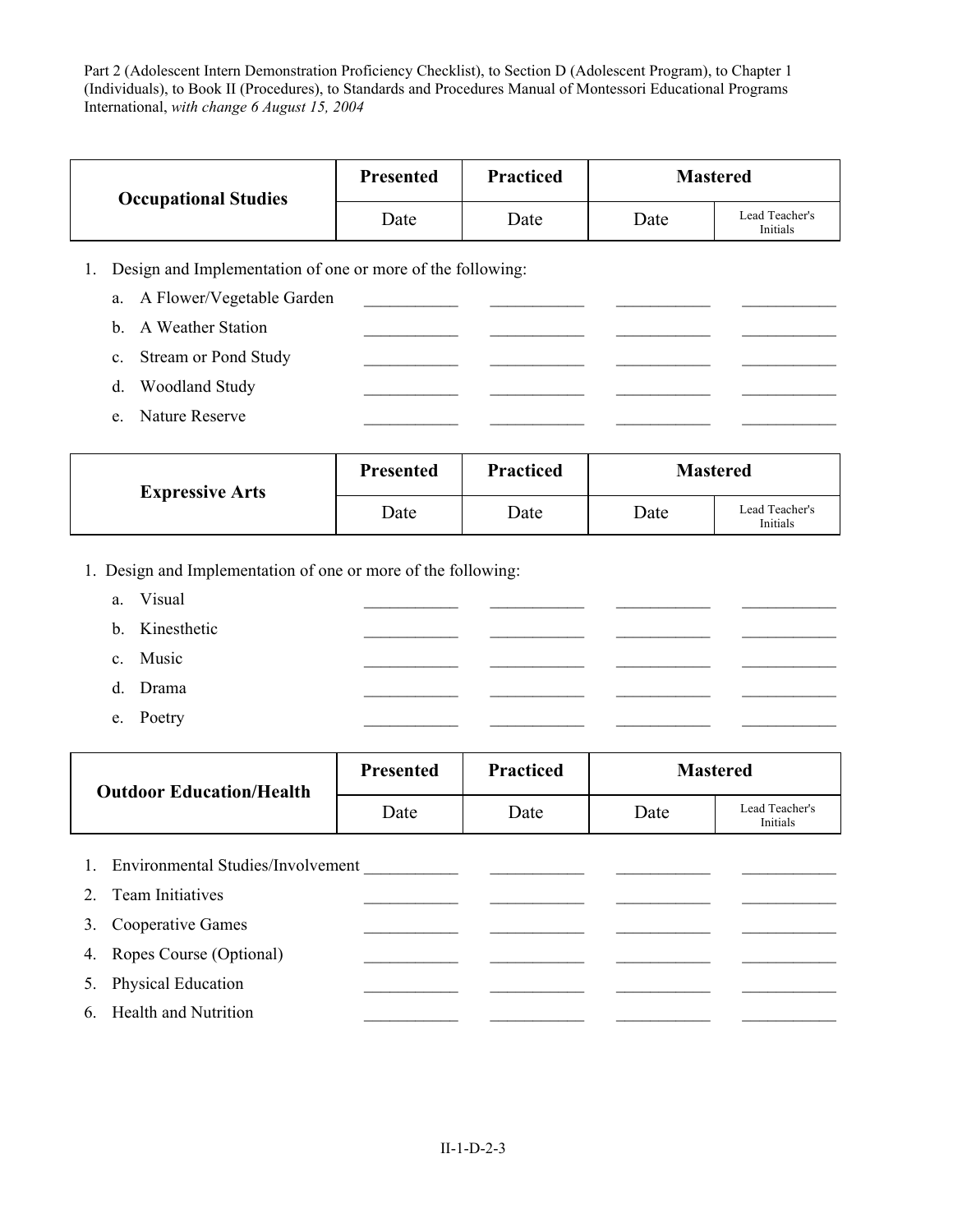| Apprenticeship/Internship | <b>Presented</b> | <b>Practiced</b> | <b>Mastered</b> |                            |
|---------------------------|------------------|------------------|-----------------|----------------------------|
|                           | Date             | Date             | Date            | Lead Teacher's<br>Initials |

1. Intern provides opportunity for students to experience an apprenticeship in the school community and an internship with the business community.

| <b>Practical Life</b> | <b>Presented</b> | <b>Practiced</b> | <b>Mastered</b> |                            |  |
|-----------------------|------------------|------------------|-----------------|----------------------------|--|
|                       | Date             | Date             | Date            | Lead Teacher's<br>Initials |  |
|                       |                  |                  |                 |                            |  |
|                       | 1. Meal Planning |                  |                 |                            |  |
| 2.                    | Cooking          |                  |                 |                            |  |
| $3_{-}$               | Construction     |                  |                 |                            |  |
| 4.                    | Sewing           |                  |                 |                            |  |
| 5.                    | Childcare        |                  |                 |                            |  |

| <b>Language Arts</b> | <b>Presented</b>              | <b>Practiced</b> | <b>Mastered</b> |      |                            |
|----------------------|-------------------------------|------------------|-----------------|------|----------------------------|
|                      |                               | Date             | Date            | Date | Lead Teacher's<br>Initials |
|                      |                               |                  |                 |      |                            |
|                      | Literary Seminar              |                  |                 |      |                            |
| 2.                   | Reading of all literary genre |                  |                 |      |                            |
| 3.                   | Writing (All types)           |                  |                 |      |                            |
| 4.                   | Grammar/Usage                 |                  |                 |      |                            |
| 5.                   | Debate/Oratory                |                  |                 |      |                            |

|    | <b>Mathematics</b>                | <b>Presented</b> | <b>Practiced</b> |      | <b>Mastered</b>            |
|----|-----------------------------------|------------------|------------------|------|----------------------------|
|    |                                   | Date             | Date             | Date | Lead Teacher's<br>Initials |
|    | <b>Financial Project</b>          |                  |                  |      |                            |
| 2. | Business Enterprise (Store, Pizza |                  |                  |      |                            |
|    | Lunch, Sandwich Shop, Cafe)       |                  |                  |      |                            |
| 3. | Pre-Algebra/Algebra/Geometry      |                  |                  |      |                            |